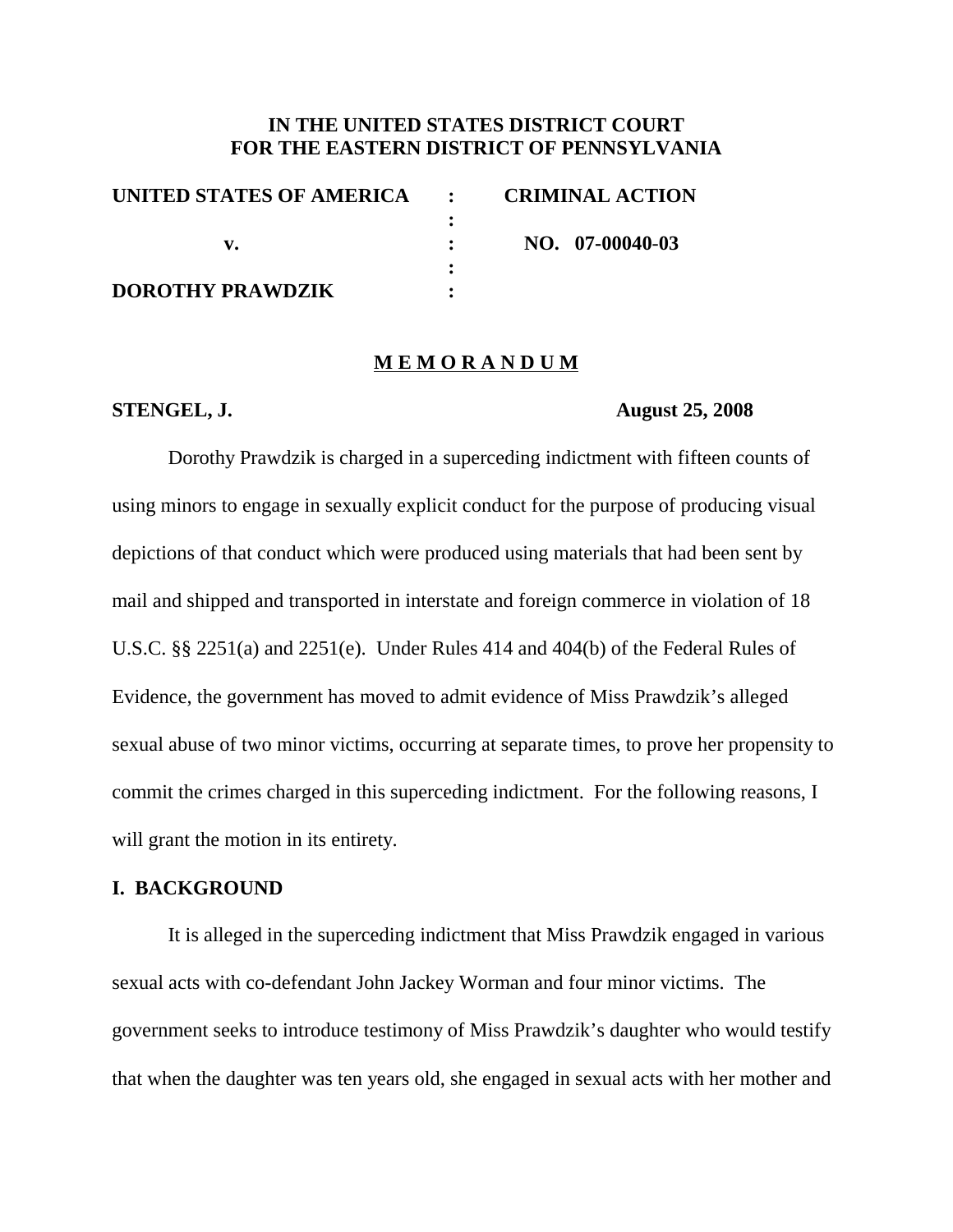Worman.<sup>1</sup> In addition to testimony from the victim, Miss Prawdzik also gave a statement to agents during a proffer session in which she admitted to taking part in those acts with her minor daughter and Worman. In a separate memorandum, I determined that these statements are admissible at trial.

There is also testimony from Miss Prawdzik's minor nephew ("JP") who is prepared to testify that Miss Prawdzik engaged in several sexual acts with him when he was between the ages of nine and twelve from 2001 through 2004. The government argues that the testimony from these alleged victims will establish by a preponderance of the evidence that Miss Prawdzik committed the acts and that evidence of these acts is highly probative because it demonstrates that Miss Prawdzik has a propensity to commit sexual crimes involving children.

## **II. LEGAL STANDARD**

Generally, evidence of other crimes, wrongs, or prior bad acts is not admissible to prove character or demonstrate action in conformity with those acts, but may be admitted "for other purposes such as proof of motive, opportunity, intent, preparation, plan, knowledge, identity, or absence of mistake or accident." FED. R. EVID. 404(b). Moreover, Federal Rules of Evidence 413-415 "establish exceptions to the general prohibition on character evidence in cases involving sexual assault and child

<sup>&</sup>lt;sup>1</sup> Miss Prawdzik's daughter ("Chr.B.") is a named victim in Counts VI through X against Worman alone. Those alleged acts took place between May 2001 and August 2002. The acts involving Miss Prawdzik allegedly occurred in 1997 and are not part of the superceding indictment.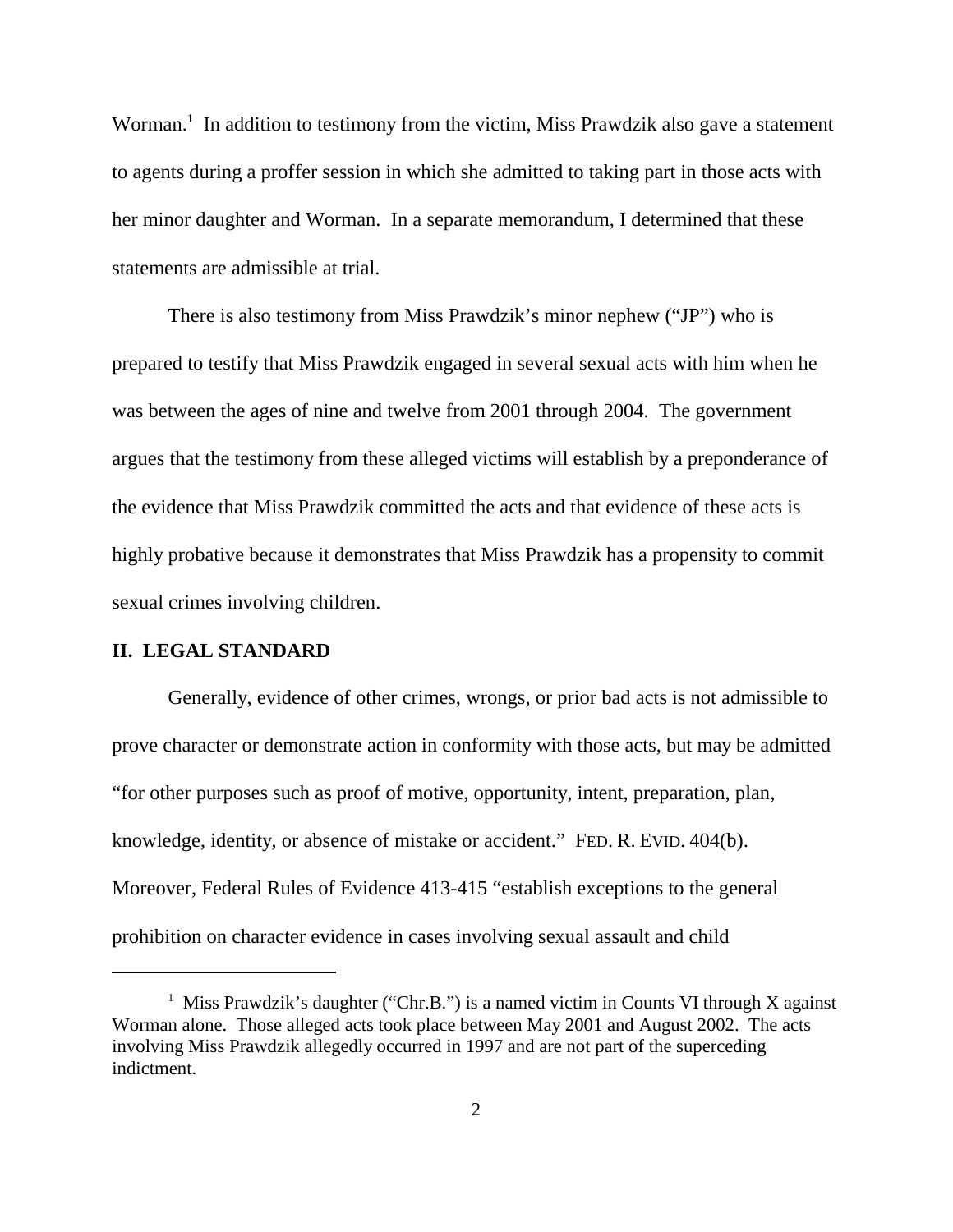molestation." Johnson v. Elk Lake Sch. Dist., 283 F.3d 138, 151 (3d Cir. 2002). Rules 413 and 414 apply to criminal proceedings, while Rule 415 applies to civil trials. Id. Thus, in child molestation cases, evidence of prior acts potentially is admissible under both Rule 414 or one of the exceptions to Rule 404(b). Rule 414 provides, in pertinent part, as follows:

- (a) In a criminal case in which the defendant is accused of an offense of child molestation, evidence of the defendant's commission of another offense or offenses of child molestation is admissible, and may be considered for its bearing on any matter to which it is relevant. . . .
- (c) This rule shall not be construed to limit the admission or consideration of evidence under any other rule.
- (d) For purposes of this rule and Rule 415, "child" means a person below the age of fourteen, and "offense of child molestation" means a crime under Federal law or the law of a State (as defined in section 513 of title 18, United States Code) that involved:
	- (1) any conduct proscribed by chapter 109A of title 18, United States Code, that was committed in relation to a child;
	- (2) any conduct proscribed by chapter 110 of title 18, United States Code;
	- (3) contact between any part of the defendant's body or an object and the genitals or anus of a child;
	- (4) contact between the genitals or anus of the defendant and any part of the body of a child;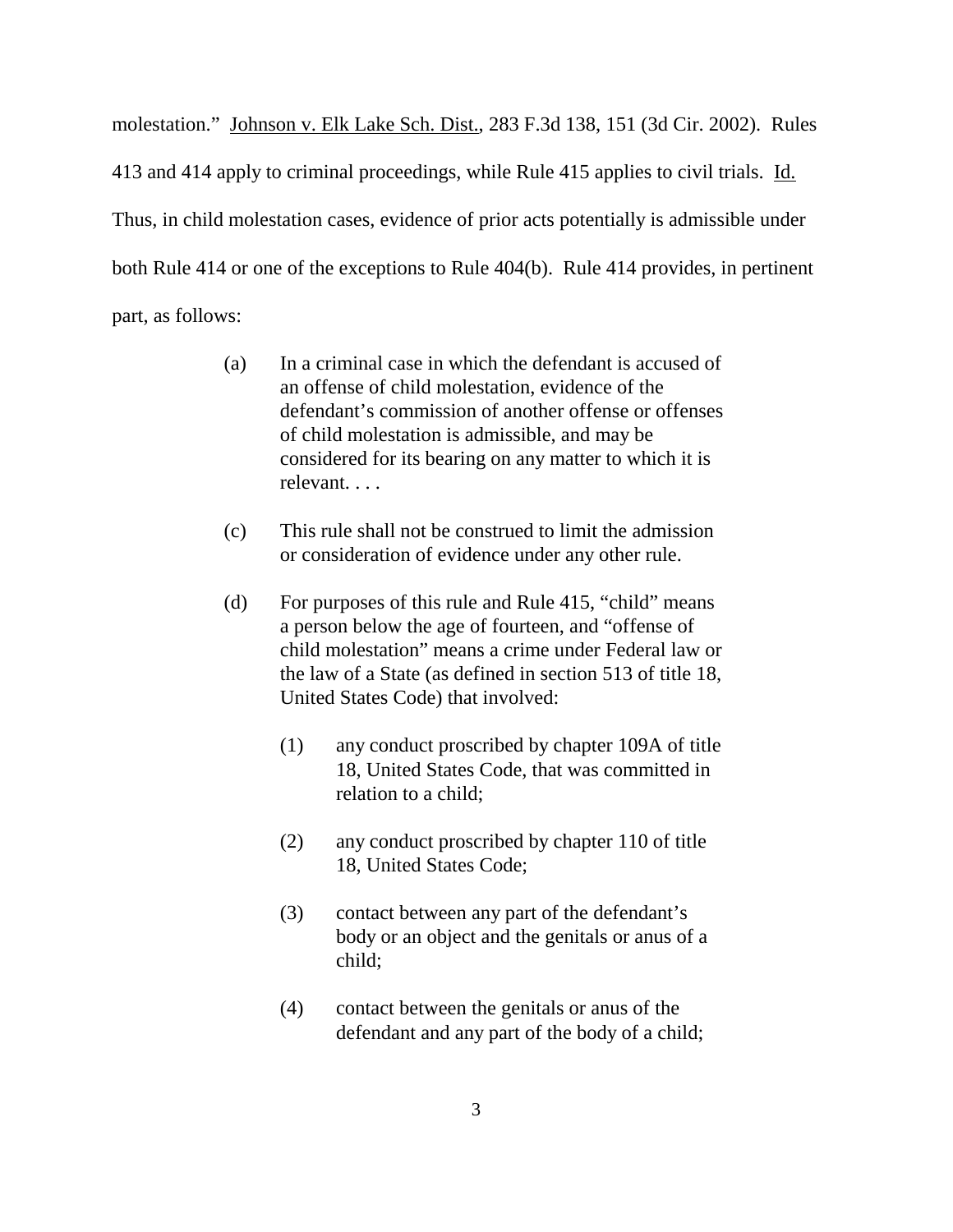- (5) deriving sexual pleasure or gratification from the infliction of death, bodily injury, or physical pain on a child; or
- (6) an attempt or conspiracy to engage in conduct described in paragraphs (1)-(5).

The language of these rules is ambiguous as to whether the past "offense of sexual assault" must be a conviction. Id. The legislative history of Rules 413-415 indicates that Congress intended to allow admission not only of prior convictions for sexual offenses, but also of uncharged conduct. Id. at 151-152 (citing 140 Cong. Rec. 23,603 (1994) (Statement of Rep. Molinari) ("The practical effect of the new rules is to put evidence of uncharged offenses in sexual assault and child molestation cases on the same footing as other types of relevant evidence that are not subject to a special exclusionary rule"). Nevertheless, limits need to be placed on the admissibility of uncharged conduct in order to ensure that the accuser may not "parade past the jury a litany of potentially prejudicial similar acts that have been established or connected to the defendant only by unsubstantiated innuendo." Johnson, 283 F.3d at 152 (quoting Huddleston v. United States, 485 U.S. 681, 689 (1988)). For reasons of judicial efficiency and economy, however, the district court cannot be expected to conduct a "trial within a trial" to determine the veracity of the proffered evidence. Id.

The language of Rule 414 is silent on the steps a district court must take when deciding whether to admit evidence of prior instances – charged or uncharged – of child molestation. In Huddleston, the Supreme Court of the United States considered the same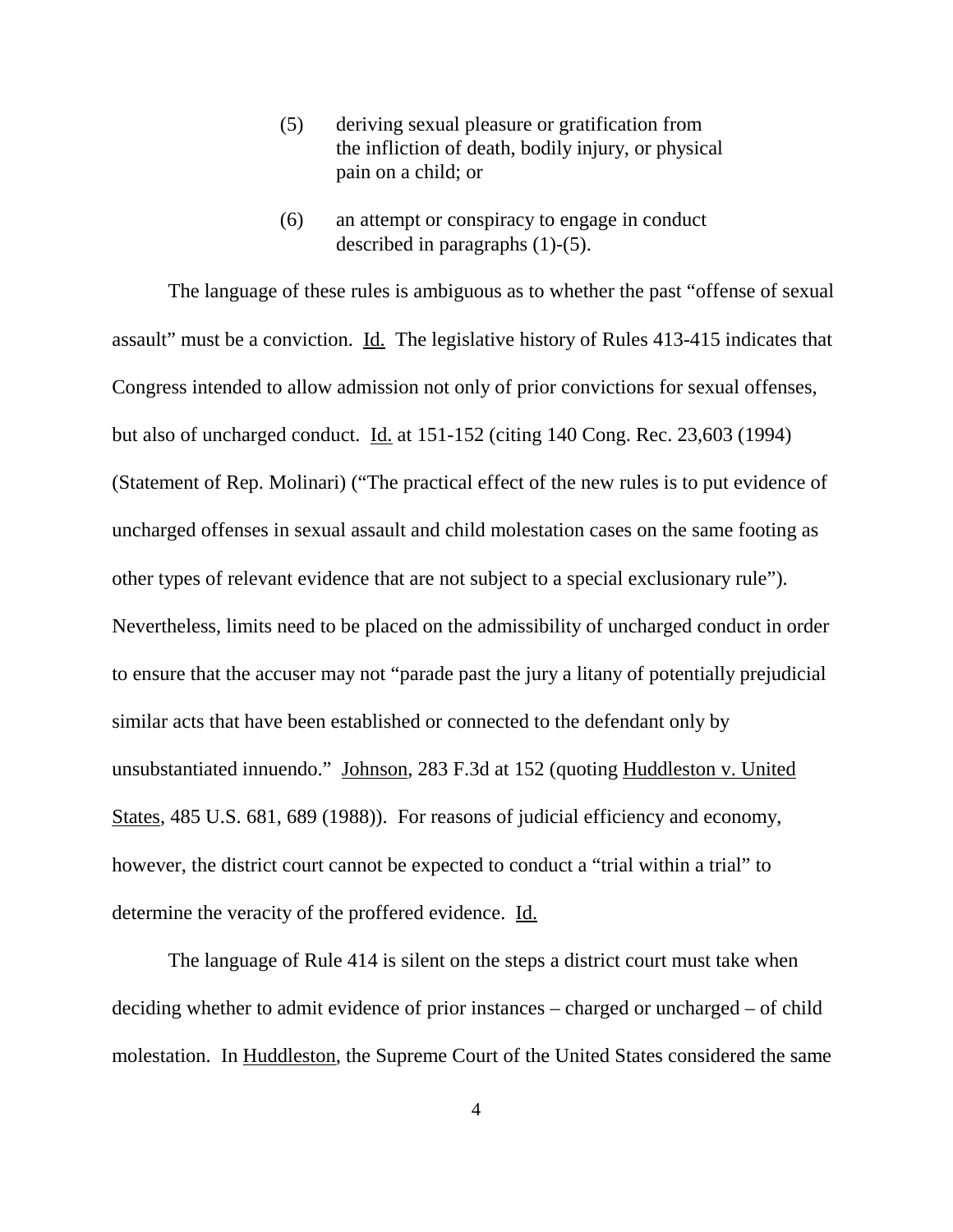issue in the context of Federal Rule of Evidence 404(b), and relied on the standard in Federal Rule of Evidence 104(b) as the applicable safeguard against the risk of introducing prejudicial unsubstantiated evidence. Johnson, 283 F.3d at 152. Rule 104(b) provides that "[w]hen the relevancy of evidence depends upon the fulfillment of a condition of fact, the court shall admit it upon, or subject to, the introduction of evidence sufficient to support a finding of the fulfillment of the condition." In the case of prior acts evidence, the Supreme Court held that the question of a defendant's commission of a prior act was one of conditional relevancy, i.e., the relevancy of the bad act is conditioned on the defendant's having committed it. Id. Under Rule 104(b), no preliminary finding is required; rather, the trial "court simply examines all the evidence in the case and decides whether the jury could reasonably find the conditional fact – [whether the defendant committed the prior act] – by a preponderance of the evidence." Id. (quoting Huddleston, 485 U.S. at 690).

The Third Circuit also noted that because Rule 404(b) and Rules 413-415 are similar in that they allow the admission of past acts – including uncharged conduct – most courts considering the issue have concluded that "Huddleston's standard for screening uncharged conduct applies to Rules 413-415." Johnson, 283 F.3d at 153 (citations omitted). Thus, a district court considering evidence under Rule 414 must decide whether a reasonable jury could find by a preponderance of the evidence that the past act was an "offense of child molestation" under Rule 414(d)'s definition and that it was committed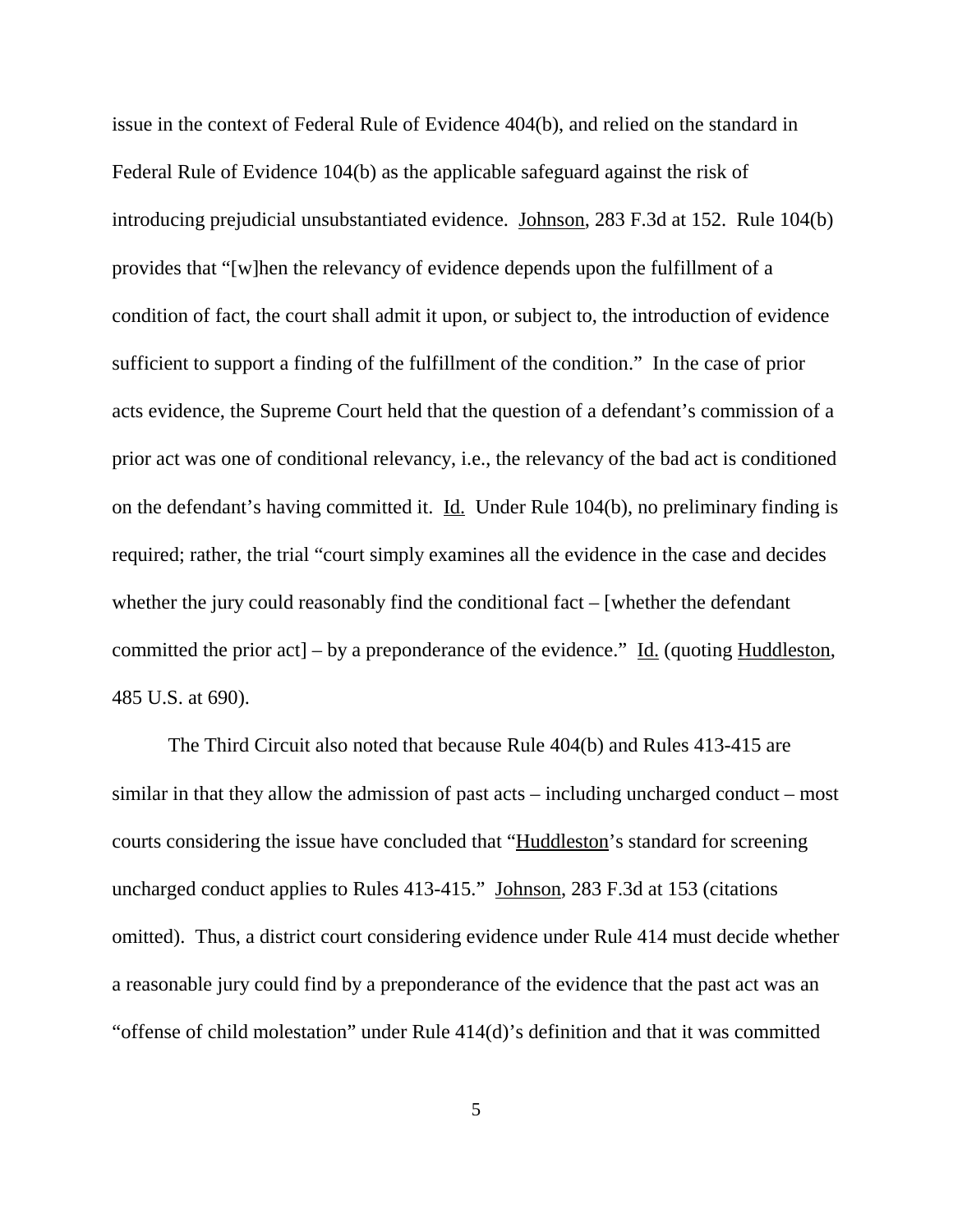by the defendant. Id. at 154.

### **III. DISCUSSION**

The superceding indictment in this case charges Miss Prawdzik with fifteen (15) counts of manufacturing child pornography, in violation of 18 U.S.C. 2251(a) and (e), a crime found in Chapter 110 of Title 18 of the United States Code. Therefore, she is "accused of . . . offense<sup>[s]</sup> of child molestation" as defined under Rule 414. See Rule 414(d)(2).

The evidence that the government seeks to admit reveals acts which constitute child molestation as described under Rule 414(d)'s definition, and are similar to the acts charged against Miss Prawdzik in the superceding indictment. At the hearing on the motion, Miss Prawdzik's daughter testified that one day when she was ten years old, she was home sick from school. She and her mother were picked up by Worman and taken to his house. While she was watching television, she heard her mother and Worman arguing in the kitchen, but was unable to determine why they were arguing. Shortly thereafter, Worman and Miss Prawdzik approached the daughter and sexually assaulted her.

At the same hearing, Miss Prawdzik's nephew testified that when he was ten or eleven years old, he was living with his father in his grandmother's house. JP's father is Defendant Prawdzik's brother, and his grandmother is Defendant Prawdzik's mother. From time to time, his grandmother would bring JP over to Miss Prawdzik's house to visit with Thomas, Miss Prawdzik's son and JP's cousin. JP described two occasions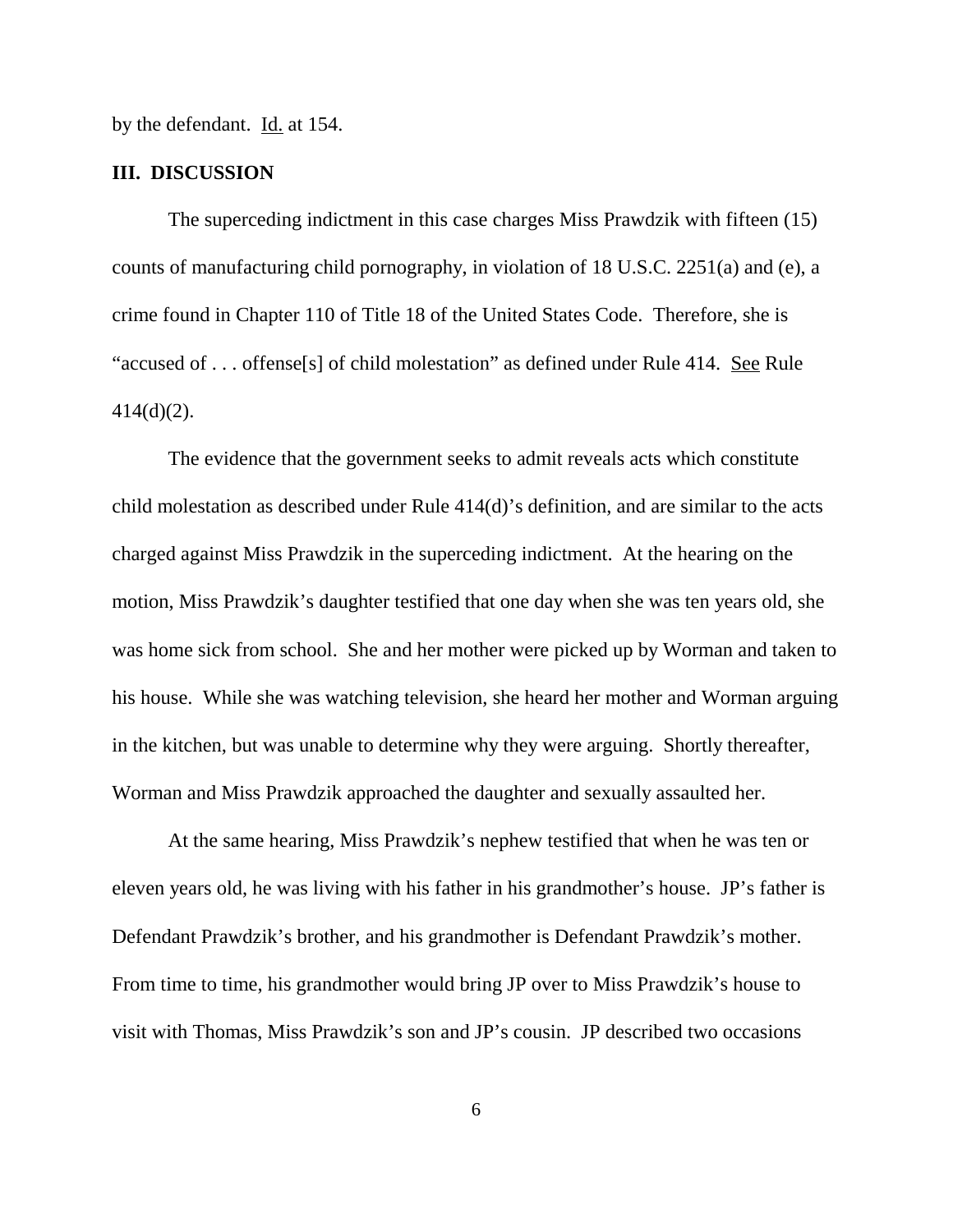when, while he was alone with Miss Prawdzik at her home, she sexually assaulted him. Co-defendant Worman was not in the house and did not take part in those sexual acts. JP's grandmother, also named Dorothy Prawdzik, testified at the hearing in an effort to impeach JP's testimony. She testified that she never took JP to her daughter's house because her son refused to allow JP to visit Miss Prawdzik. She also said that JP had lied on other occasions, e.g., about breaking a window and about riding his bicycle when he was forbidden to ride it. Upon cross-examination, the grandmother conceded that her son was convicted of sexually abusing JP and that JP had been required to testify against his father at the trial. Considering her son had forbidden JP to visit Defendant Prawdzik, the grandmother had more incentive to lie on the stand about taking JP to her daughter's house, than JP did. Notwithstanding the negative testimony regarding JP's boyhood pranks, I find JP's testimony more credible than that of his grandmother.

Under Rule 414(d), an "offense of child molestation" means a crime that involved (3) contact between any part of the defendant's body or an object and the genitals or anus of a child; or (4) contact between the genitals or anus of the defendant and any part of the body of a child. The conduct about which Miss Prawdzik's daughter credibly testified at the hearing involves a mother and daughter engaged in sexual acts together with a third party. Likewise, JP credibly testified about conduct involving Miss Prawdzik making contact with his genitals. These acts satisfy the definition of an offense of child molestation under Rule 414. Under these circumstances, I find that a reasonable jury

7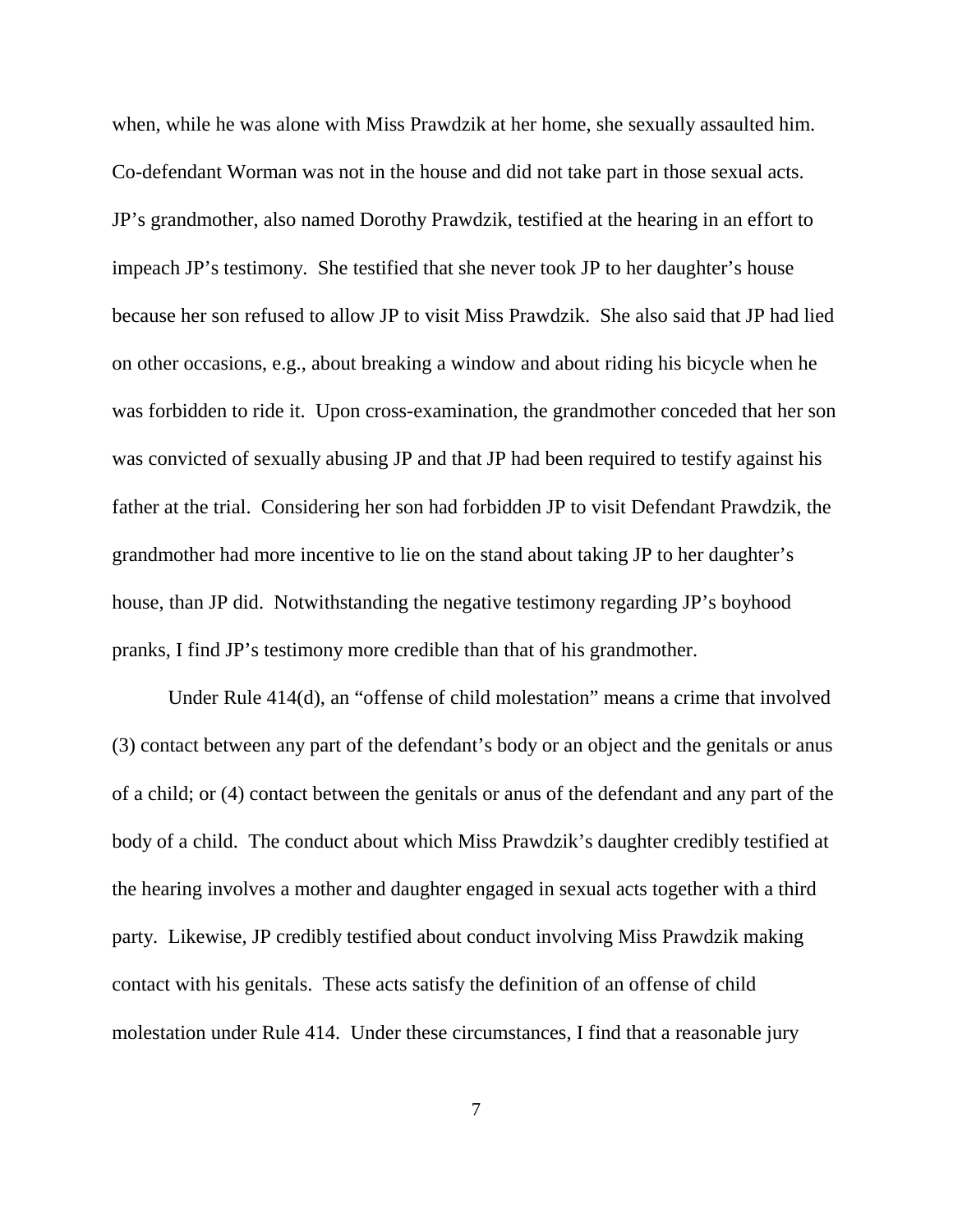could determine by a preponderance of the evidence that the past acts were offenses of child molestation under Rule 414(d)'s definition and that they were committed by Miss Prawdzik.

Even if a trial court is satisfied, however, that the proffered past act evidence satisfies Rule 104(b), however, it may still exclude it under Federal Rule of Evidence 403, which allows for evidence to "be excluded if its probative value is substantially outweighed by the danger of unfair prejudice, confusion of the issues, or misleading the jury, or by considerations of undue delay, waste of time, or needless presentation of cumulative evidence." Johnson, 283 F.3d at 156. Congress intended for the probative value of the proposed evidence to outweigh its prejudicial effect where the past act sought to be introduced under Rule 414 is demonstrated with specificity, and is sufficiently similar to the type of sexual assault allegedly committed by the defendant. Id. (citing 140 Cong. Rec. 15,209 (1994) (Statement of Rep. Kyl) (recognizing as the archetypal case one in which "there is a clear pattern of conduct by an accused who has been convicted of similar conduct"). Conversely, where a past act cannot be shown with reasonable certainty, its probative value is reduced and it may prejudice the defendant unfairly, confuse the issues, mislead the jury, and result in undue delay and wasted time – all reasons for excluding evidence under Rule 403. Id. A district court should also consider "the closeness in time of the prior acts to the charged acts, the frequency of the prior acts, the presence or lack of intervening events, and the need for evidence beyond the

8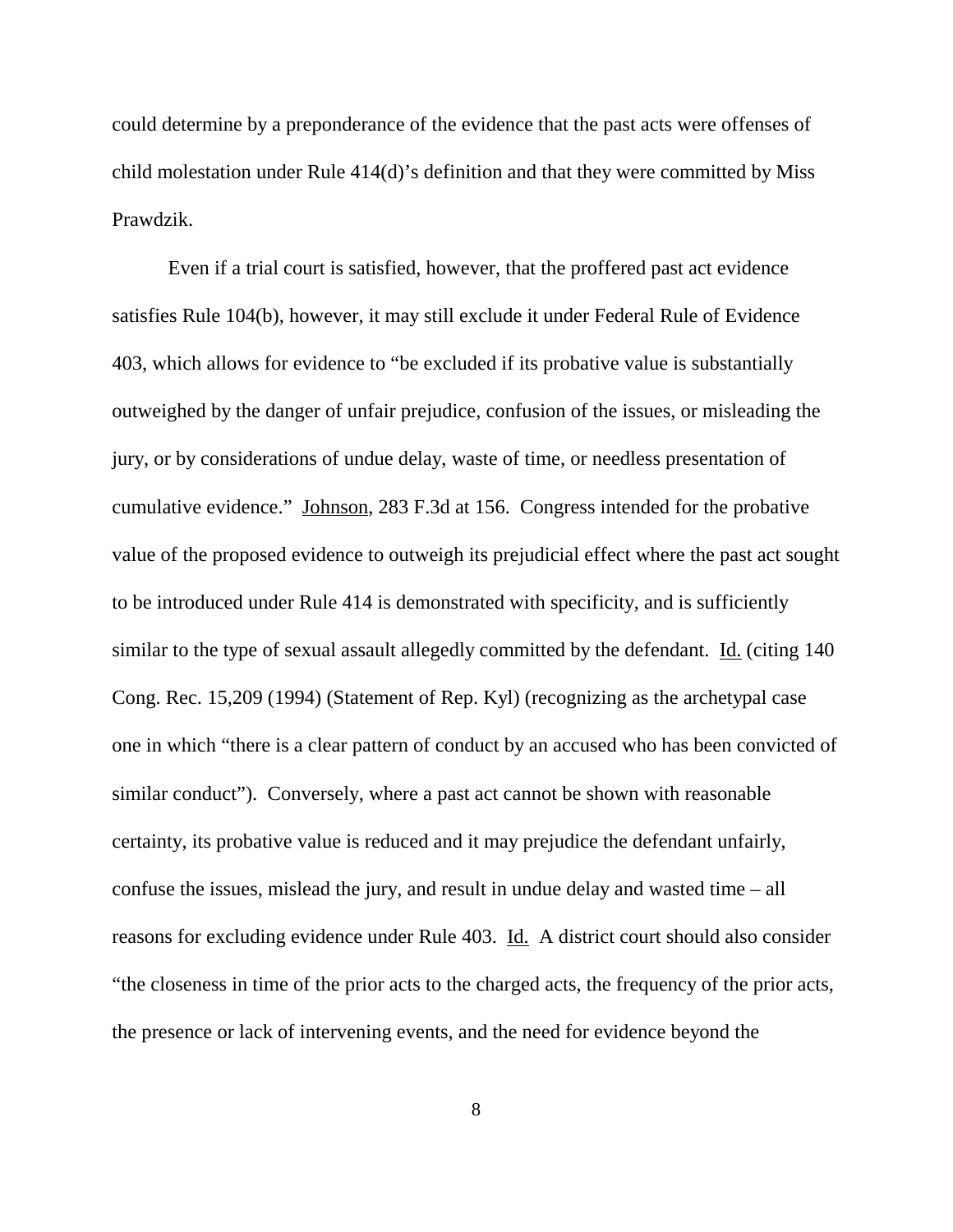testimony of the defendant and alleged victim." Id. (quoting United States v. Guardia, 135 F.3d 1326, 1330 (10th Cir. 1998)).

The proposed evidence is highly prejudicial, especially considering the additional factor of incest. It is also highly probative, however, because it tends to show that Miss Prawdzik has a propensity to commit sexual crimes against children, notwithstanding her potential defenses of duress and lack of knowledge of the alleged activity. The alleged acts between Miss Prawdzik, her daughter, and Worman occurred during 1997, and the alleged acts between Miss Prawdzik and her nephew occurred during the period between 2001 and 2004. The time frame of the acts in the proposed evidence approximates the time frame of the acts alleged in the superceding indictment. Both of the victims would testify to the specifics of the repeated acts of abuse and would be available to be crossexamined by the defendant. Both victims are blood relatives of Defendant Prawdzik and the abuse took place while in Defendant's Prawdzik's care. Given these circumstances and in light of the congressional intent as shown above, I find that because the proposed testimony of previous abuse can be demonstrated with specificity and the conduct is sufficiently similar to the type of sexual assault allegedly committed by Miss Prawdzik, its probative value is not substantially outweighed by the danger of unfair prejudice, confusion of the issues, or misleading the jury, or by considerations of undue delay, waste of time, or needless presentation of cumulative evidence. Therefore, I will admit the testimony of both victims.

9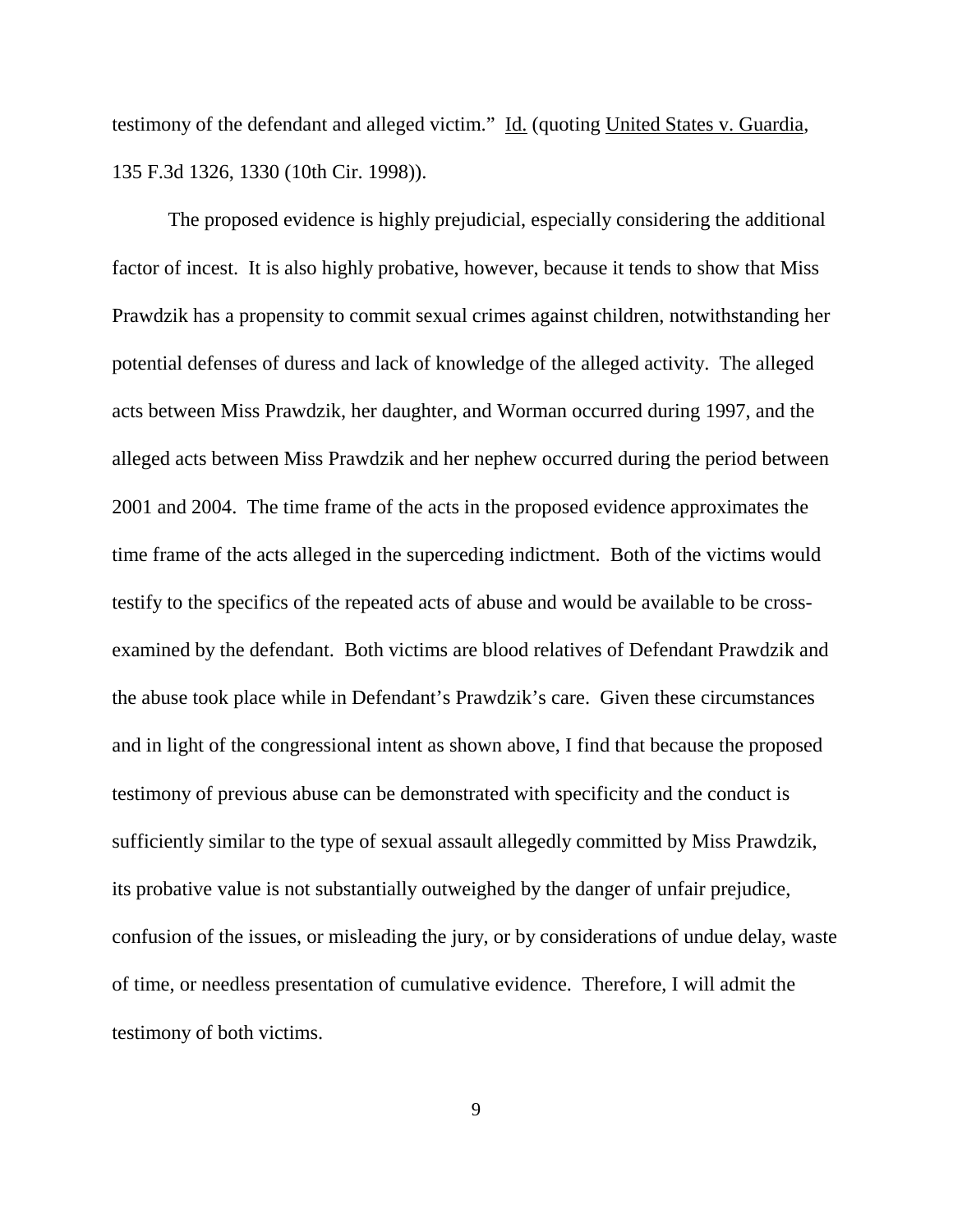The proposed evidence would also be admissible under Rule 404(b) of the Federal Rules of Evidence to show proof of Miss Prawdzik's state of mind, her motive or opportunity, and an absence of mistake or accident. The court has discretion to admit evidence under this rule, but the Third Circuit has required that the trial court place on the record a clear explanation of the basis for the admission of the evidence. United States v. Murray, 103 F.3d 310, 316 (3d Cir. 1997).

The Supreme Court provided the following analysis for evaluating and admitting Rule 404(b) evidence. The evidence should be admitted: (1) if it is offered for a proper purpose; (2) if it is relevant; (3) if the evidence's probative value is not substantially outweighed by its unfair prejudice; and (4) if the court properly instructs the jury that it should consider the evidence only for the proper purpose for which it was admitted. Huddleston v. United States, 485 U.S. 681, 691-692 (1988). Accordingly, "where the evidence only goes to show character, or that the defendant had a propensity to commit the crime, it must be excluded. Where, however, the evidence also tends to prove some fact besides character, admissibility depends upon whether its probative value outweighs its prejudicial effect." United States v. Sampson, 980 F.2d 883, 887 (3d Cir. 1992).

First, evidence that Miss Prawdzik had participated in previous sexual misconduct with minors alone or with a third party establishes that Miss Prawdzik had the state of mind necessary to commit the offenses charged, that she had the motive or opportunity to commit those offenses, and that she did not commit the acts for which she is charged by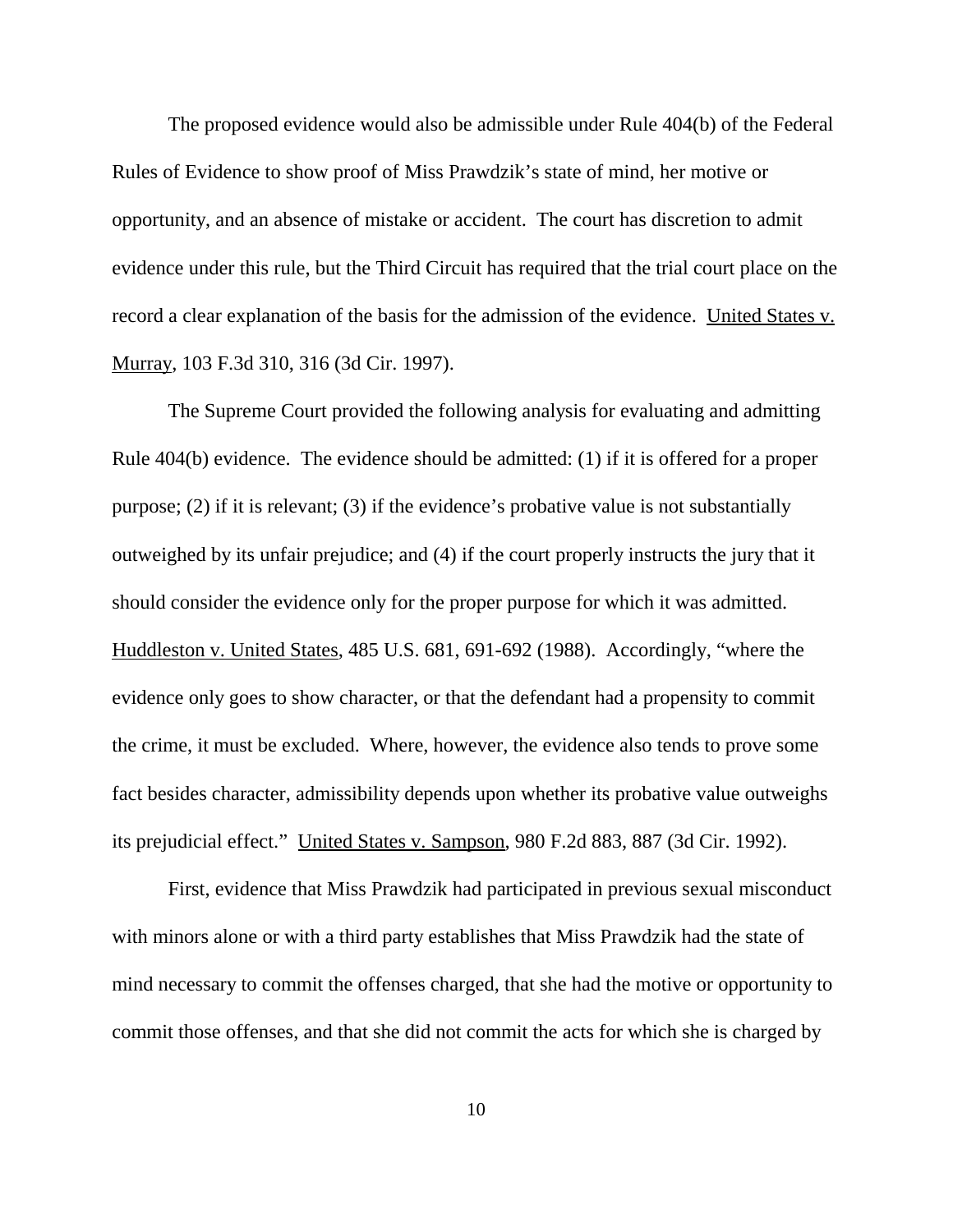accident or mistake. All of these reasons are permissible purposes under Rule 404(b). Second, testimony of Miss Prawdzik's previous acts of sexual abuse of children is relevant evidence of her sexual orientation toward children, and demonstrates her motive, opportunity, and knowledge to commit the offenses for which she is charged. Such testimony also dispels any possible notion that Miss Prawdzik was mistaken as to the true nature of the activity with which she is charged or that she was being threatened or coerced into such activity by Worman. Third, as discussed above, under the circumstances of this case, the proposed evidence's probative value is not substantially outweighed by its unfair prejudice. Finally, if the testimony were admitted solely under Rule 404(b), I would charge the jury during the trial in accordance with Third Circuit Model Criminal Jury Instruction 2.23 regarding the limited nature and relevance of the Rule 404(b) evidence. However, as the comment to that instruction provides:

> This instruction should not be given when the other act evidence was admitted under Rule 413 or 414 of the Federal Rules of Evidence. Those rules allow the prosecution to introduce evidence of similar acts in prosecutions for sexual assault or child molestation. The evidence of prior conduct admitted under those rules "may be considered for its bearing on any matter to which it is relevant." As a result, no limiting instruction should be given.

Accordingly, I find that the proposed evidence of Miss Prawdzik's prior sexual misconduct would also be admissible under Rule 404(b) of the Federal Rules of Evidence.

An appropriate Order follows.